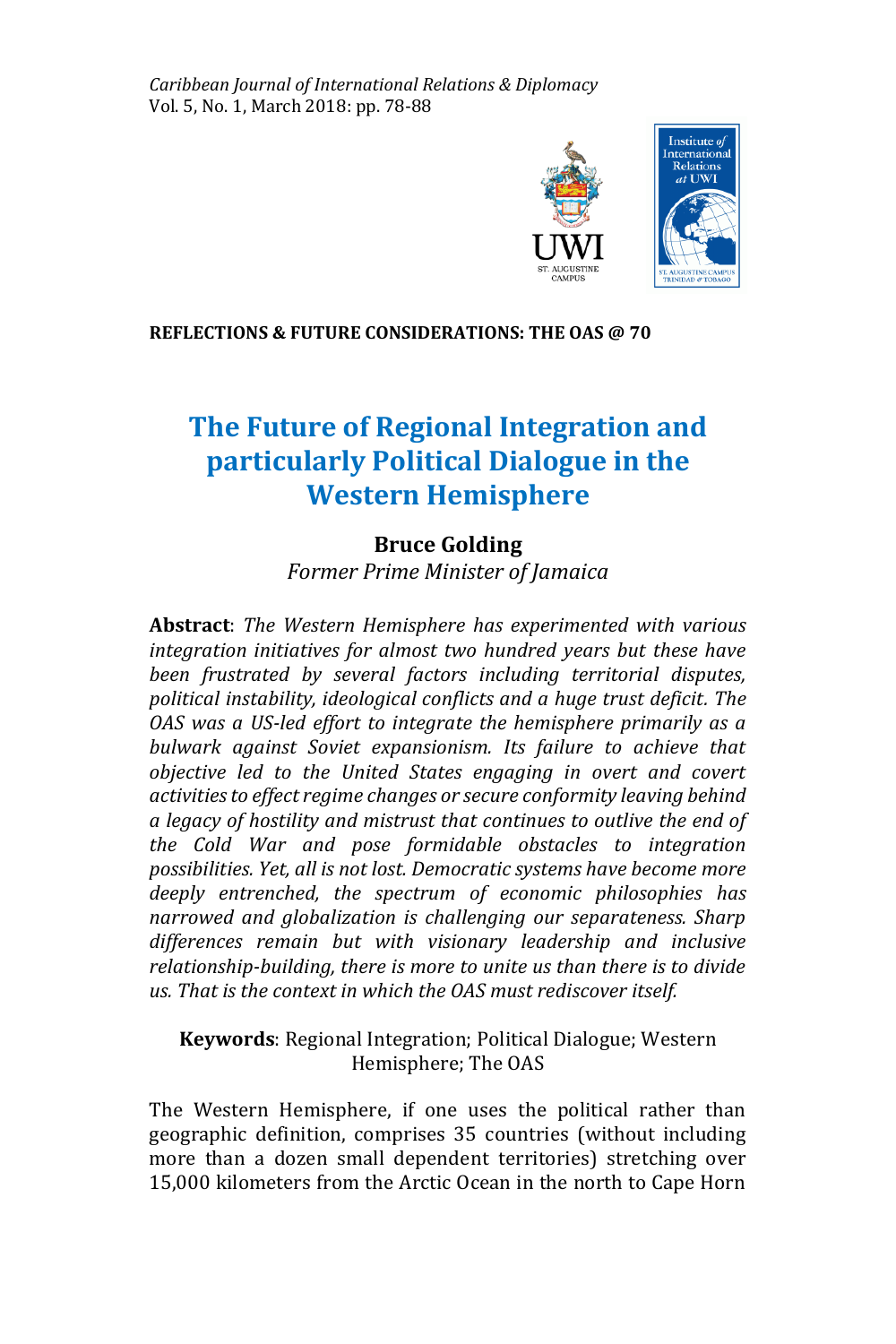in the south. It has a combined population of close to one billion, land area of over 40 million square kilometers and aggregate GDP of 25 trillion US dollars. It accounts for one-third of the world economy but with that prowess heavily concentrated in the north, the United States alone making up three-quarters of that share. Of all the regions in the world, it is the most diverse in terms of race, ethnicity, culture, climate and natural resources.

 Distance is an inescapable challenge to the integration of the hemisphere, notwithstanding the fact that the continents of North and South America are joined together by the Isthmus of Panama. Chicago is nearer to Brussels than it is to Rio de Janeiro; even Miami is just as close to Lisbon as it is to Santiago de Chile. Yet, with modern means of communication and transportation, this should not be an insurmountable obstacle.

 The region has witnessed a myriad of efforts at integration in various configurations and depth and with different objectives and outcomes for almost two centuries beginning with the Congress of Panama organized by Simon Bolivar in 1826. So many have been these initiatives that simply listing them would devour the rest of this page and more.

 By far, the greatest challenge to hemispheric integration has been political. Although constituting what is historically known as the New World with a shared experience of colonization, struggle and liberation, the central and southern portions of the region have been bedeviled by political instability and territorial disputes sometimes resulting in armed conflict. Integration efforts have also been hampered by a deep sense of insularity and mistrust among member countries wrapped up in intense nationalism and an inward-focused notion of sovereignty. This is, in part, a legacy of their struggles against colonial powers. In fact, the early attempts at integration were driven primarily by the felt need to ward off any attempt by the European powers to recolonize countries that had won their independence.

 The Cold War that largely defined international relations for more than 30 years after World War II had a profound effect on hemispheric relations and the integration efforts. The Latin American and Caribbean sub-region was destined to become a fierce battlefield in the ideological war between Washington and Moscow.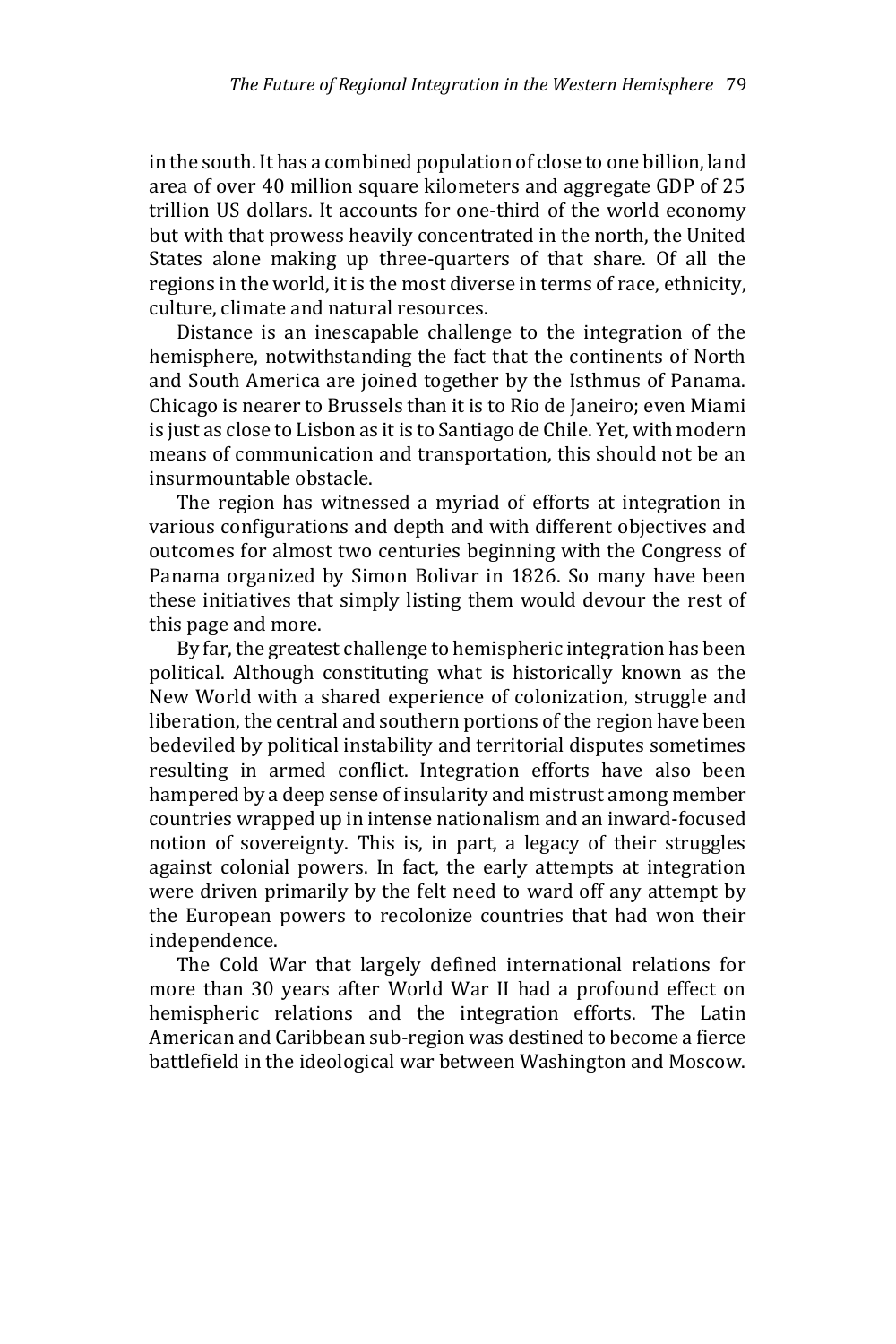# **EMERGENCE OF THE OAS**

It was in this context that the Organization of American States (OAS) came into being in 1948 encompassing all the then sovereign states within the hemisphere except Canada which subsequently joined in 1990. Its original Charter signed at Bogota, Colombia in 1948 clearly recognized the challenges to the integration process and enunciated the principles around which member countries would find a common purpose and on which the organization would operate. These included:

- Recognition of the fundamental rights of the individual, especially personal liberty and social justice;
- Promotion of representative democracy and democratic institutions;
- Respect for the sovereignty of member states and noninterference in their internal and external affairs;
- Peaceful settlement of disputes between or among member states and the adherence to international law; and
- Cooperation among member states in the pursuit of economic, social and cultural development.

 The events that unfurled as the Cold War raged exacerbated the divisions within and among member states and severely tested not only the commitment to these principles but the desirability of integration itself. The path for the OAS as a vehicle for hemispheric unity and integration was made arduous, some of its core principles having been shunted aside and the repulsion of communist infiltration within the region being synonymized with collective security and becoming its primary focus.<sup>1</sup>

### **NEW HOPES AND LINGERING FEARS**

Much has changed since the end of the Cold War. Democratic governance, respect for human rights, an independent judiciary, civilian control of the military, freedom of the press and the emergent role of civil society, while not uniformly embedded throughout the region, have become not only dominant but a defining standard. Even communist Cuba is undergoing its own brand and pace of reforms. Diametrically opposed economic orthodoxies have yielded much space to greater convergence around macroeconomic stability, liberalization, private investment and market forces as the key pillars of economic strategy.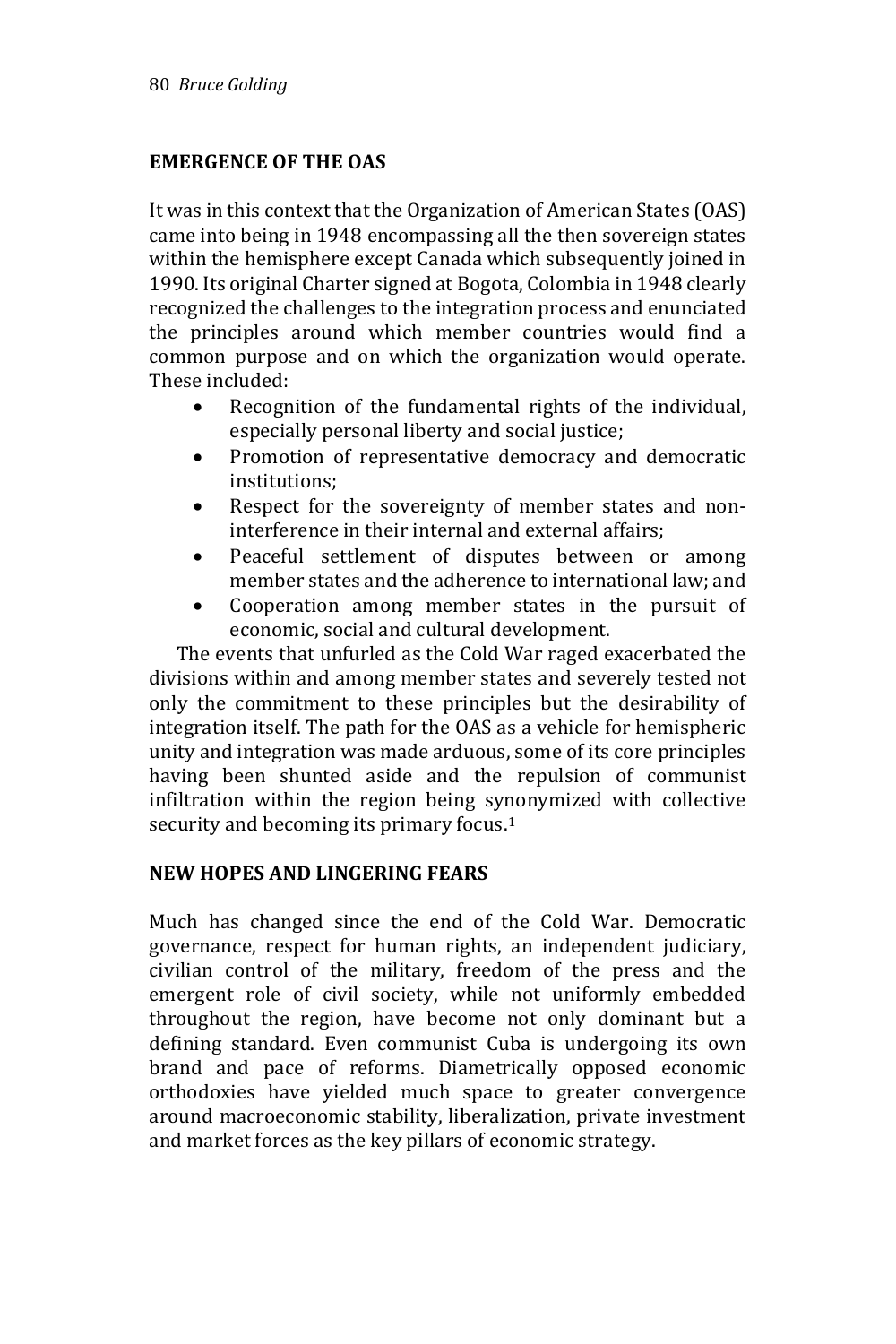Yet, many of the anxieties of the past, borne of insularity and mistrust, have persisted. Integration efforts have been fragmented due, in part, to apprehensiveness on the part of some Latin American countries to US dominance and the perceived possibility of the US becoming the "imperial center" of the region. As a result, several groups and associations were formed within the Latin American subset, the most recent being the Pacific Alliance in 2012. Some of them were undisguisedly designed to exclude the US and Canada and as a counter to the OAS and the multilateral agencies in which the US exerts considerable influence.

 The extent to which these efforts have moved the integration process or achieved even their limited stated objectives is modest. Most of these initiatives have focused mainly, if not exclusively, on trade without fully appreciating that trade is an outcome of several other factors and that maximizing trade opportunities in mutually beneficial ways requires considerable harmonization and complementarity in economic policies and management, in other words, deeper integration. While the spectrum of political and economic philosophies has narrowed, there remain sharp differences that stand in the way of economic integration even if limited to trade. It is therefore no surprise that over the last 15 years, according to data published by the International Trade Center<sup>2</sup>, intra-regional trade as a percentage of total trade has hardly ever exceeded 20% both among Latin American countries and within the wider hemisphere. This compares with the European Union where intra-regional trade accounts for two-thirds of total trade as well as the East Asia-Pacific region and NAFTA itself, in each of which intraregional trade equals one-half of total trade. In the latter case, trade among NAFTA countries (US, Canada and Mexico) accounts for more than 80% of intra-regional trade within the wider hemisphere.

 Trade liberalization within the hemisphere, in and of itself, does not necessarily lead to shared benefits among participating countries. The asymmetries within the region are vast, the highest per capita GDP in 2016 (United States US\$57,500) estimated to be more than seven times the median per capita GDP for the hemisphere of US\$7,750<sup>3</sup>. Wide disparities among the countries in terms of size, level of development and diversification, infrastructure and institutional capacity render the play uneven no matter how level the playing field may be. This huge disparity contributed to the collapse in 2005, after more than 10 years of negotiations, of the US-proposed Free Trade Area of the Americas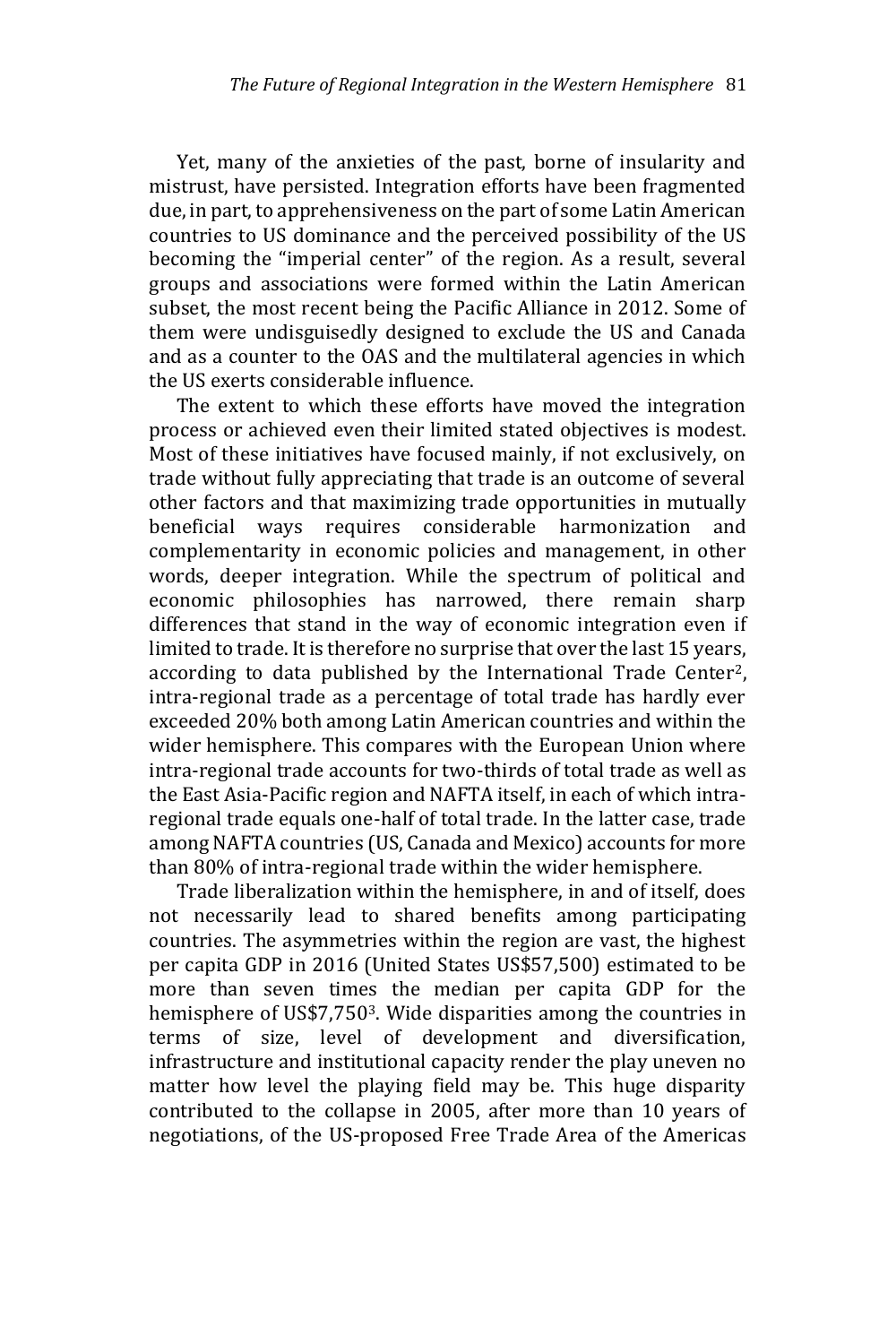(FTAA), resulting in the US pursuing, instead, separate trade agreements with individual or groups of countries.

## **SHIFTING PRIORITIES OF THE US**

Still, the shape and substance of Western Hemisphere integration depends much on the United States and the position that Latin America and the Caribbean occupies in its strategic foreign policy agenda. But, as Professor Allen Wells puts it "Latin America, which had been such a flashpoint during the Cold War, fell off the geopolitical map. No longer of strategic value, Latin America was left to rebuild its shattered economies with little or no assistance from either of the two superpowers".<sup>4</sup>

 As much as that may be an overstatement, the reality is that US priorities have been impacted by several factors. The threats to US security emanating from within the region during the Cold War had substantially receded, and greater attention then had to be paid to the emerging democracies of central and eastern Europe following the collapse of the Soviet Union. Also, the US turned much of its attention to debt relief, poverty-alleviation and institution-building initiatives in Africa to support its embrace of democracy and market-oriented economic policies. Importantly, the war on terrorism following the 9/11 attacks profoundly reshaped US foreign policy priorities and its allocation of resources. In this regard, the fact that Latin America and the Caribbean is, so far, the region least penetrated by international terrorist organizations appears to have moved it further toward the periphery of US strategic concerns.

 In spite of the many obstacles and setbacks, the need for greater integration of the hemisphere remains strong even if not compelling. The potential synergies, given its contiguity and diversity of resources, are considerable. It is not a hyperbole to suggest that it could become an economic powerhouse with a global impact that extends far beyond economics. However, such a prospect faces formidable challenges that would have to be overcome. It is useful to indicate what these are.

### **TOWARD GREATER INTEGRATION**

Firstly, progress toward greater integration requires visionary leadership that is not imprisoned by a fixation on national sovereignty and capable of seeing the big picture of a "conglomerate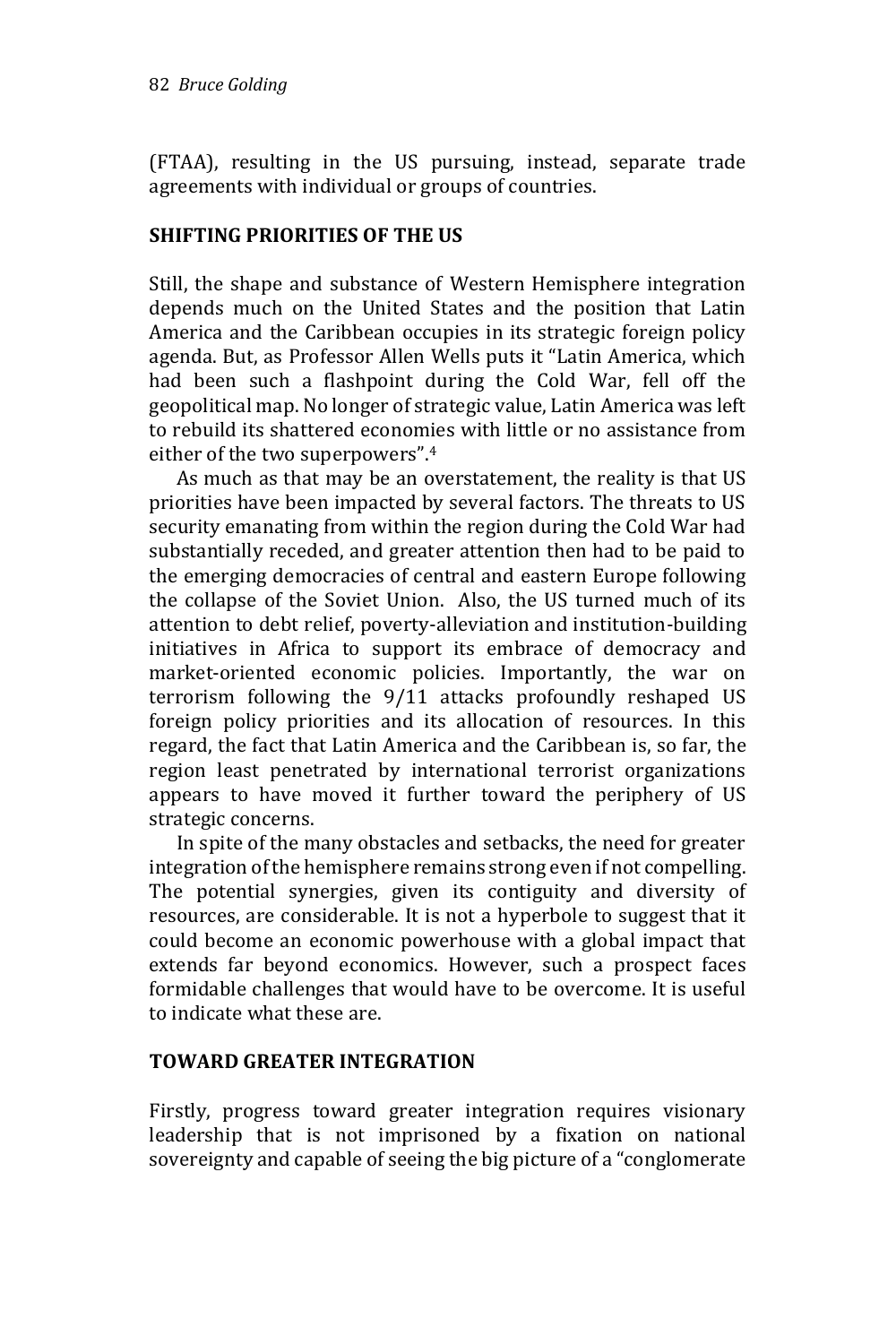of sovereigns" greater than the sum of its constituent parts with shared benefits for all of those constituent parts. This applies as much to the south as it does to the north which must see the hemisphere as shared living space and not Latin America and the Caribbean as its "backyard". Importantly, that brand of leadership has to be sustained for the long haul because while such leaders have emerged intermittently, they are invariably succeeded by others much less disposed to hemispheric integration or even collaboration. Meaningful integration cannot be achieved within the short electoral cycle that democracy requires and will not make steady progress if its gears are frequently shifting between forward and reverse. It is therefore of immense importance for the people themselves to be engaged in meaningful dialogue toward this adventure as they are most capable of determining the policy direction of political parties and their leaders.

 Importantly, too, the objectives of integration must be seen by member states to be of sufficient value to their own enjoyment of peace, security and prosperity that it transcends the political pluralism that is inevitable and ensures that it is not allowed to undermine the attainment of that ultimate good.

 Secondly, the fear – both active and latent – of US hegemony in the hemisphere has to be placed squarely on the table and convincingly allayed. This is no easy task, given the experiences of the past, but it is undoubtedly the most significant impediment to hemispheric integration. The US has acknowledged its own role in the turbulent past and has affirmed its commitment to partnership and cooperation with Latin American and Caribbean countries. The former Commander of the US Southern Command, retired Admiral James Stavridis asserted that the common heritage between the US and Latin America so effusively proclaimed by President John Kennedy in launching the Alliance for Progress in 1961 "has at times been overshadowed by the unbalanced, and often resented, history of U.S. military and political intervention in the region in the 19th and 20th centuries. This particular legacy of heavy handedness and gunboat diplomacy still poses challenges to the building of bridges between north and south. But we've made great strides to develop a legacy of partnership and cooperation over the last few years".<sup>5</sup>

 Retired General John Kelly, who also commanded the US Southern Command and currently serves as White House Chief of Staff, was equally sanguine, hailing the fact that "about thirty years ago, we stopped doing the interventions, really and truly".<sup>6</sup> President Barack Obama lent his authority to these assurances in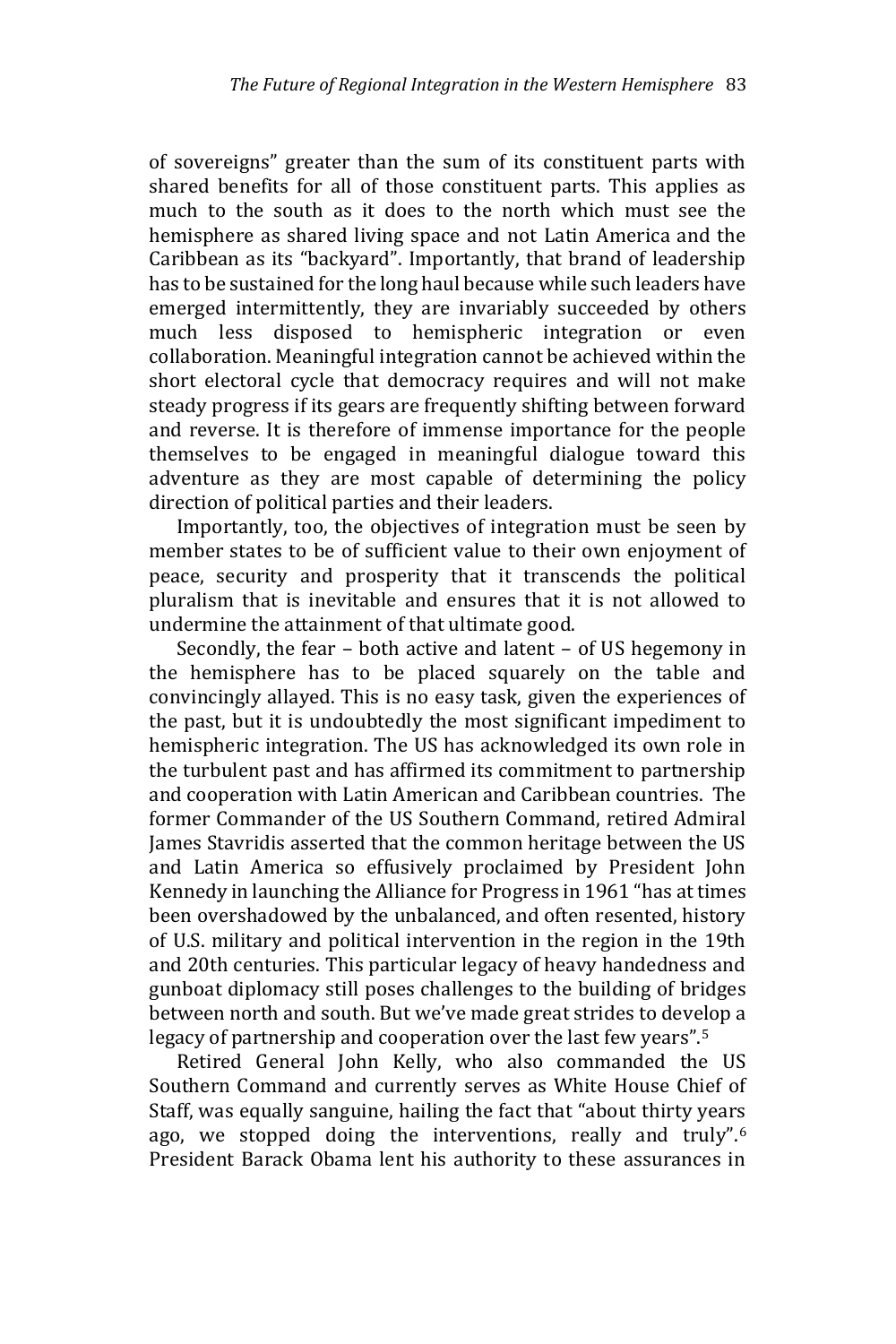2015 when he declared "The days in which our agenda in this hemisphere so often presumed that the United States could meddle with impunity, those days are past."7

 The extent to which these assurances and the expressed desire for partnership are being manifested is open to debate. They are hardly in sync with President Donald Trump's declaration in August 2017 that he might consider a "military option" to resolve the current internal political crisis in Venezuela.<sup>8</sup> Many are still in a quandary as to whether utterances like this are to be taken "literally but not seriously" or "seriously but not literally". Those who fear that old habits die hard cannot but be unsettled by the response of Vice President Mike Pence who, when asked to clarify his President's statement, responded that "President Trump is a leader who says what he means and means what he says".<sup>9</sup>

 Thirdly, wider hemispheric integration will require a conducive, consistent and enduring US policy toward Latin America and the Caribbean. There are two dimensions to this. US priorities appear to be sharply focused on its "supply-side" war on drugs and immigration control while those of Latin American and Caribbean countries have to do with the economic and social problems confronting them. The two are not unrelated or incompatible but they are yet to be interwoven in a way that would allow an enthusiastically shared agenda to emerge.

 In addition, sharp policy shifts that sometimes attend changes in US administration do not inspire trust and confidence or a long-term commitment to the integration process especially given the deeprooted misgivings that have endured among not only governments but the Latin American people themselves. Recent pronouncements emanating from Washington regarding tighter restrictions on immigration, protectionist trade policies that would impede vital export flows from Latin America and the Caribbean into the US, a rollback of the Obama-initiated rapprochement with Cuba, the slashing of the foreign assistance budget by as much as one-third, radical changes to NAFTA and the abandonment of the Trans-Pacific Partnership send worrying signals. They suggest, at least for the immediate future, US disinterest in and disengagement from the integration process.

 Fourthly, Latin American countries have considerable work to do to build sustained consensus on critical economic policy issues without which deeper integration will be impossible and broader integration considerably difficult. The convergence that has emerged over the last quarter of a century is being undermined, the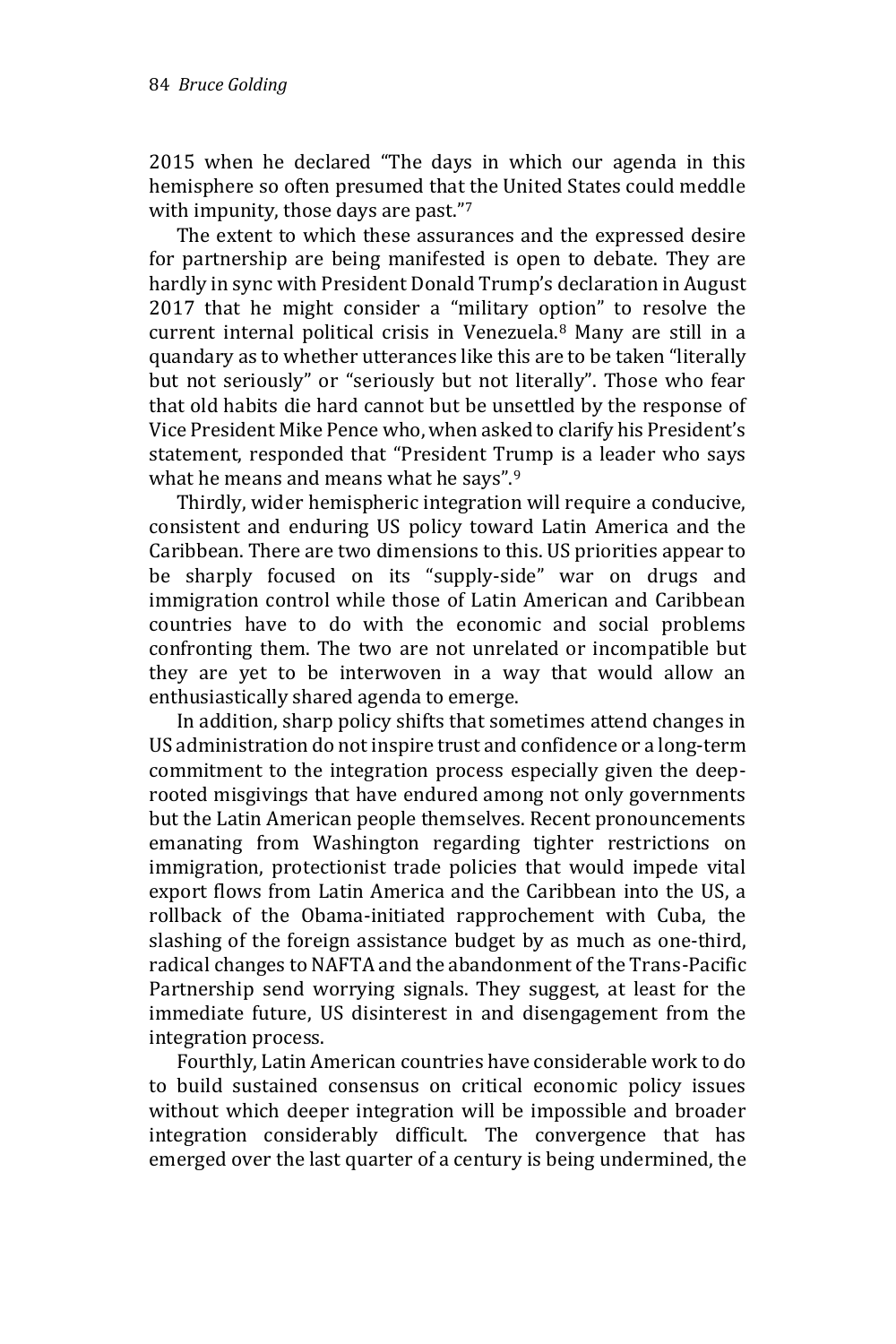Venezuelan situation apart, by the all too frequent return to the state-centered strategies of the past including the nationalization of enterprises and inflammatory rhetoric against the US. What has allowed this to happen, to a large extent, is the failure even of market-friendly governments to effectively implement the economic reforms necessary to generate sustained growth and enhance their ability to improve the quality of life of their populations. The unhappy outcome for many has been "pain without the gain" leading to what Professor Sidney Tarrow refers to as the "cycle of contention"<sup>10</sup> that provides renewed appeal for leftist posturing.

 Fifthly, the approach to integration of the hemisphere, if it is to gain adequate traction, has to take account of the asymmetries within the region and the integration architecture has to be designed in a way to ensure that "the small boats rise with the big ones instead of being capsized by them", to borrow a poignant phrase from IMF Managing Director, Christine Lagarde.<sup>11</sup> Such an architecture would have to allow for special and differential treatment tied, appropriately, to performance targets so that it becomes a stepping stone and not a crutch. This is of particular importance for the small island Caribbean countries which make up almost one-third of the countries of the hemisphere.

# **ASSESSING THE OAS**

The current scenario in hemispheric relations behoves a critical examination of the role and performance of the OAS, the world's oldest regional organization. Shedding the image of being a tool of US foreign policy is a battle that has not yet convincingly been won and needs constantly to be factored into its thinking and actions. This is absolutely critical in building its credibility and stature which, alone, determine its effectiveness since it has no supranational authority. Cuba's unwillingness to return to the OAS after its 1962 expulsion was rescinded in 2009 as well as Venezuela's easily-arrived-at decision to withdraw from the OAS in response to its stance on that country's internal political crisis both call into question its effectiveness and prestige. The OAS may have done itself a great disservice by the way in which it has handled the Venezuelan crisis. However, right is its cause, the spectacle of supreme court judges being "sworn in" virtually in exile at the OAS headquarters in Washington is unfortunate.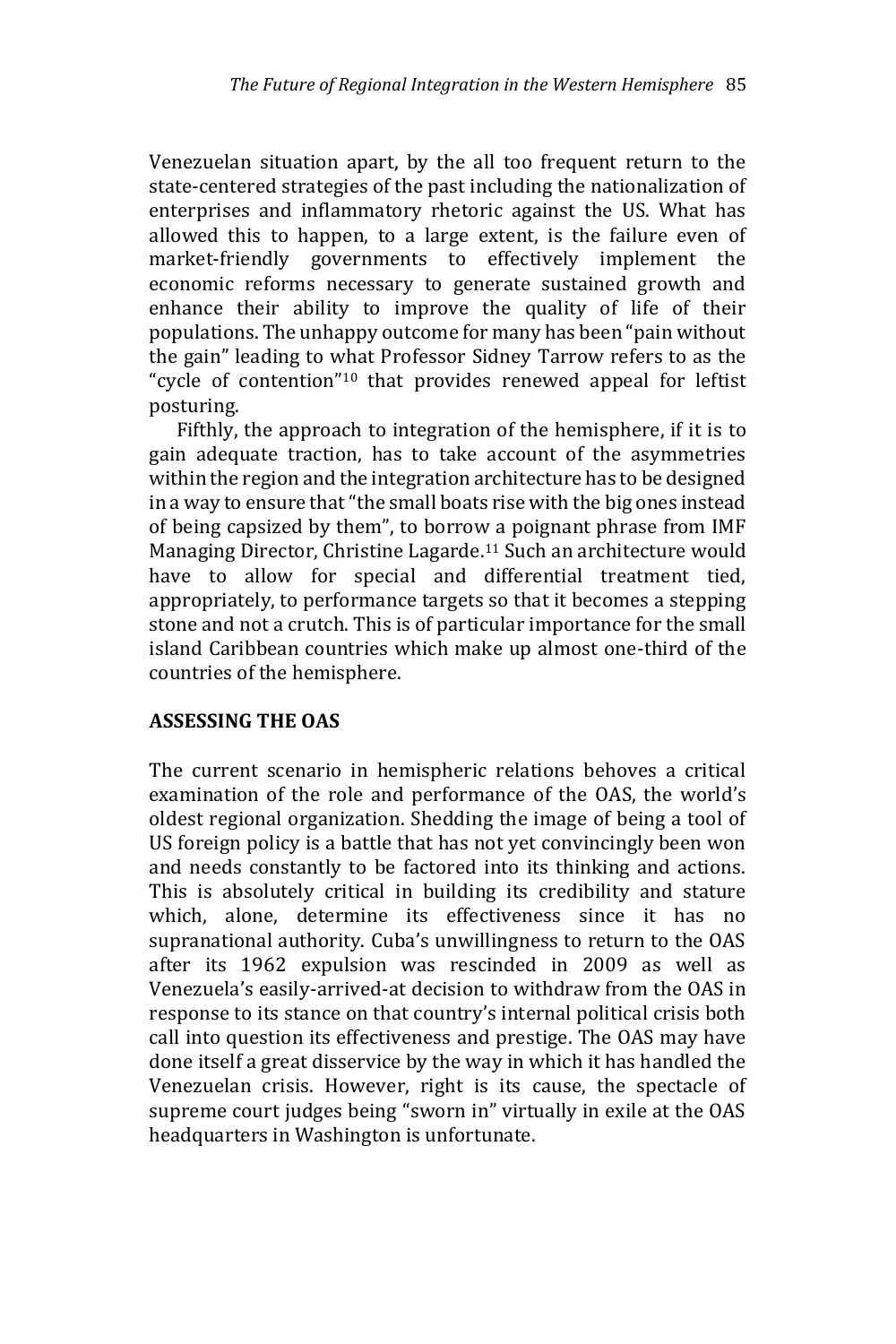One of the core functions of the OAS is to seek the peaceful settlement of disputes among member states. Its record in this regard has been mixed, for while it has played a significant role in resolving or averting some conflicts that have or might have arisen, territorial disputes – a formidable impediment to integration – involving more than a half dozen countries remain unresolved and potential flashpoints for the future.

 Times and circumstances have changed and while the OAS has instituted some changes over the years, a comprehensive review of its Charter as well as its programmes and operating procedures needs to be carried out, although now may not be the most appropriate time to do so, given the uncertainties in Washington and the political turbulence in Venezuela and Brazil. The original notion of a NATO-type collective security mandate has already given way to "cooperative security" but that needs to be more clearly defined and its modalities spelt out. The Charter commitment to noninterference in the internal and external affairs of member states needs to be reconciled with the role of the OAS in engaging itself in internal conflicts that arise with a fair amount of frequency in the region and for which external intervention conducted in accordance with agreed rules and protocols is not only appropriate but may be necessary and beneficial.

#### **REDEFINING PRIORITIES**

Importantly, the OAS urgently needs to review its scope of work and redefine its priorities. While its work programmes have expanded significantly, the organization has been bedevilled for decades by financial difficulties often bordering on crises, forcing at different times major staff cuts and programme curtailment. Much of its programme activities depends on external donor contributions but these are not likely to be assured if the organization cannot meet its operating costs. The accumulation of arrears of subscription by member states which has contributed to the problem is, perhaps, a good indicator of the value that member states attach to the OAS, their own fiscal challenges notwithstanding. The heavy reliance (more than 60%) on the US to fund the budget, although justifiable on the basis of ability to pay, is undesirable if the organization is to achieve the internal neutrality that both its mandate and checkered history require.

 The OAS is over-extended. In order to achieve financial sustainability, it needs to shed some of its programmes that are not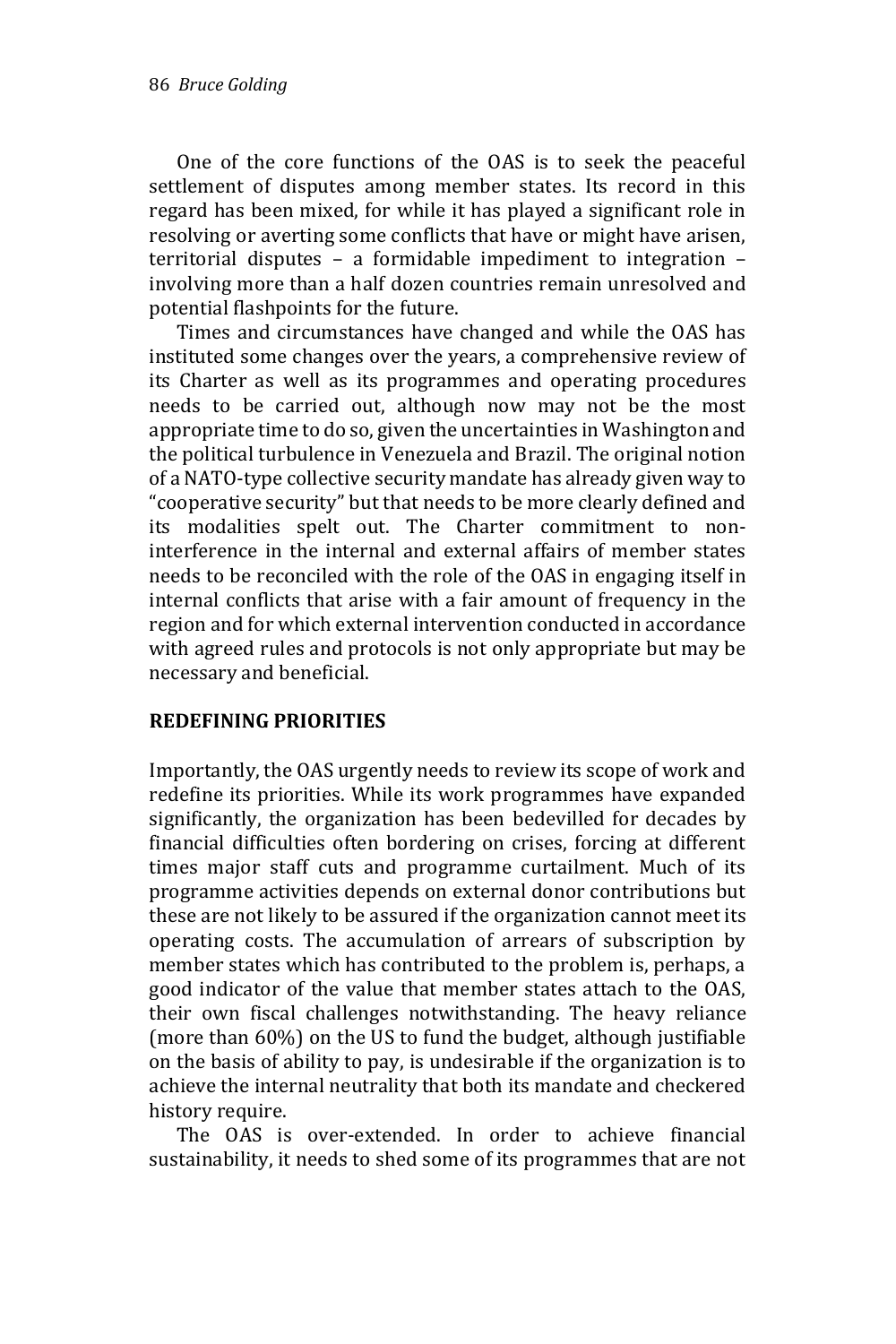essential to its mandate. Issues such as the promotion of human rights and democracy, improving the institutions of government including a fair and efficient justice system and anti-corruption mechanisms as well as the empowerment of civil society are clearly activities directly aligned to its mandate and important elements of integration capability. These must be continued and enhanced. Facilitating interaction and cooperation among member countries in inculcating these values and participating in joint programmes to promote them should most definitely be on the "must-do" checklist.

 The OAS is not equipped to resolve conflicting economic policies, settle trade issues or devise appropriate anti-narcotics strategies. Nor was it chartered to do so. But it can play a critical role in creating the framework and political environment in which those issues can find resolution. In order to do so, it must acquire, and, once acquired, cherish and preserve the status, prestige and moral authority that will ensure that its imprimatur is valued and highly sought after and its reprobation feared and avoided. It must be the honest broker in a region where honest brokering is so frequently needed.

 The permanent resolution of border disputes through dialogue and negotiation should be made a priority. Given the critical role of the US, the OAS must make greater efforts through interaction with the White House and Congress, to influence US policy toward the region rather than struggle to react to it. It needs to embark on a concerted programme throughout the region to build public awareness of and support for its core principles – democracy, human rights and peace and harmony among the countries of the hemisphere – and to translate these in practical ways that ordinary people can understand and identify with. It needs to engage the people of the hemisphere in an expansive way, helping to build and strengthen civil society organizations to play a more active role in the political and governance processes. It must interact strategically with the wider international community and especially with critical players like the European Union, China and the multilateral agencies to build a relationship that sees the hemisphere as a significant entity rather than just an amalgam of bilateral arrangements with individual member states.

 Deeper integration among groups of countries within the region is to be encouraged and assisted but the OAS should seek to influence these processes to ensure that such efforts are not antagonistic to the greater integration of the wider hemisphere.

 The most recent uncertainties regarding US policy toward Latin America and the Caribbean, the sporadic occurrences of political